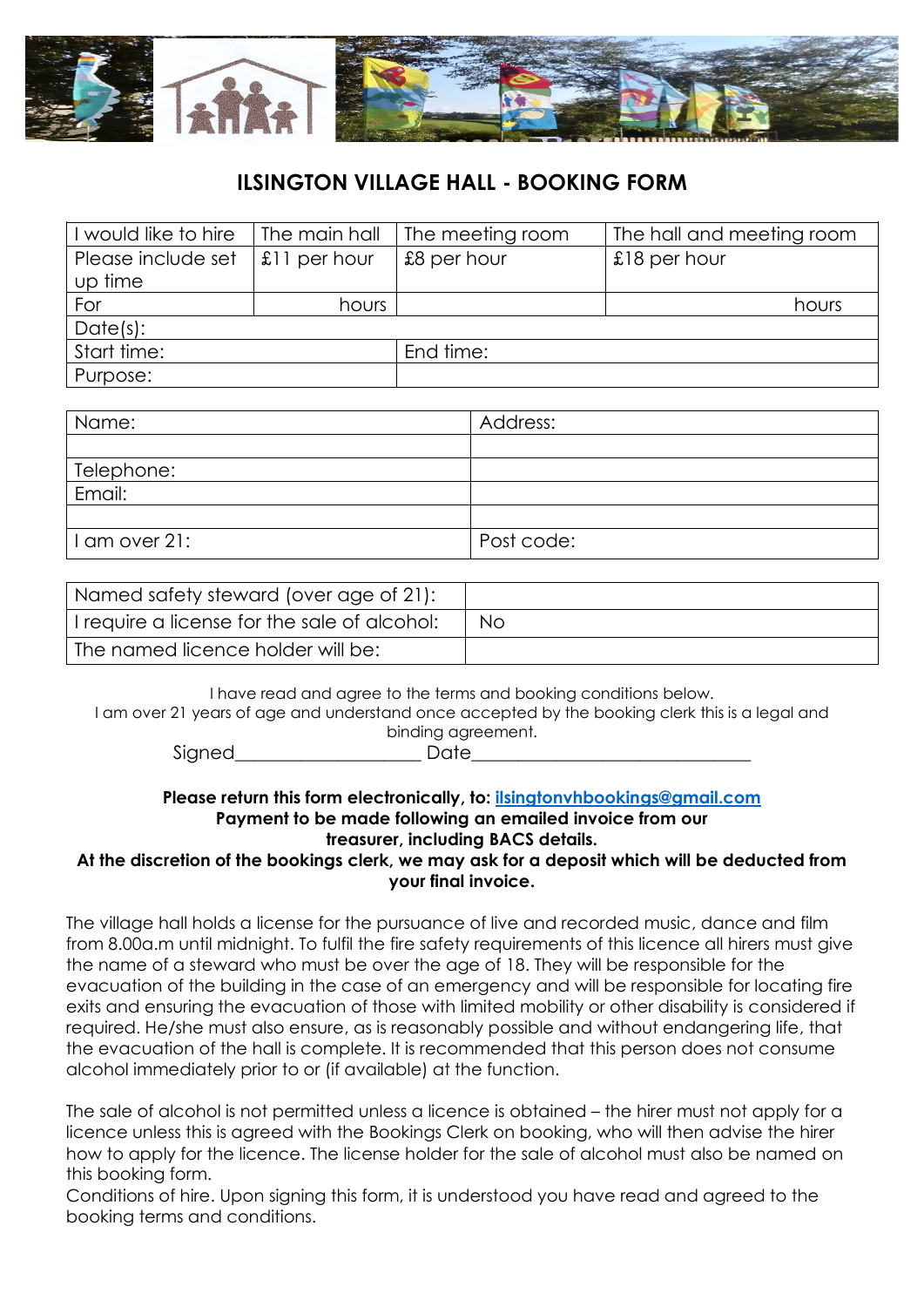

### **ILSINGTON VILLAGE HALL - MANAGEMENT COMMITTEE - CHARITY No 30087**

#### **BOOKING CONDITIONS FOR HALL AND CAR PARK USERS. The acceptance of these conditions constitutes a legal agreement of hire.**

**Rental** – Main Hall £11.00 per hour, Meeting room, £8.00 per hour. Combined hall and meeting room £18.00 per hour (including lighting, hot water and use of the car park for the period of hire). Any extra usage will be charged at £18.00 per hour.

**Key** - Hall key held at Ilsington Village Shop, [Ilsington Village Shop](http://www.ilsingtonvillageshop.co.uk/) If you require the key outside of shop hours, please arrange with the booking clerk at the time of booking as to the location and availability of the key.

**Electricity** – The meter is located inside the wooden cupboard along with light switches –£1.00 coins are required for for overhead heating, wall heaters and kitchen cooker.

**Payment** - Payment is by invoice using BACS, a deposit may be required for some events. Full payment of rental and a deposit of £50 will be required prior to a letting for hirers aged under 21. This is at the discretion of the bookings clerk.

**Advertising** - You may advertise your event on the notice board outside. Events involving live or amplified music must cease playing at midnight.

**Fire precautions** - Locate fire extinguishers and note where fire exits are. Our fire regulations state 70 maximum number seated theatre style and maximum 100 for bistro style and standing.

**Tables & Chairs** - Stored in the left hand of the three cupboards at the end of the hall. There are 13 trestle tables and 16 Square tables. Chairs are stored on trolleys, please release brakes before moving and follow storage instructions.

**Kitchen equipment**: - Fire blanket: First aid box (including accident forms), 120 side and 120 dinner plates, 120 cups, 90 mugs, pint, half pint and wine glasses. Wall mounted kettle: tea towels, teapots, electric oven with ceramic hob, fridge/freezer; dish washer; cutlery; serving hatch. Please leave all heated water on.

PLEASE CLEAN and TIDY AFTER USE. **Those under 16 years of age are not permitted to access the kitchen area.**

**Parking** - There is ample parking behind the Hall. Outside lights should operate automatically. Other uses of the car park are at the users own risk and the management committee must be informed if users intend to skateboard etc in the car park. The car park is for your exclusive use during the period of hire (unless specifically agreed before the hire period).

**Footwear** - Stiletto shoes or boots must not be worn. All muddy shoes to be removed.

**Dimensions** - Hall height 3.2 m (however lights drop 0.2 m below this), length 10.6 m, width 7.6 m **Breakages** - Please note all damage, breakage and theft of village hall property and property of other Hall users must be paid for and will be included in bill or deducted from your deposit. The hall is regularly inspected. Any lettings for use by under 21s require a responsible adult steward to remain at the village hall during hire. The hall is situated in a residential area, please be sensitive to outside noise levels. Please sweep the hall after use and place recycling in the crates and full rubbish sacks inside the wheelie bin - or even better, take your rubbish home with you!

**Refuse** – please use the black wheelie bin and recycling facilities at the hall. Please do not overfill and we ask that you take any excess refuse home with you.

**GDPR** - Booking forms are kept for three months after hire, then are destroyed. Personal data from individuals making bookings is held securely, and only used for the purposes of making hall bookings. The premises have access and suitable toilet facilities for disabled users. The Management Committee encourages hirers of the hall to consider the needs of disabled people.

Smoking in the hall is not permitted.

Please leave the village hall as you would wish to find it - thank you.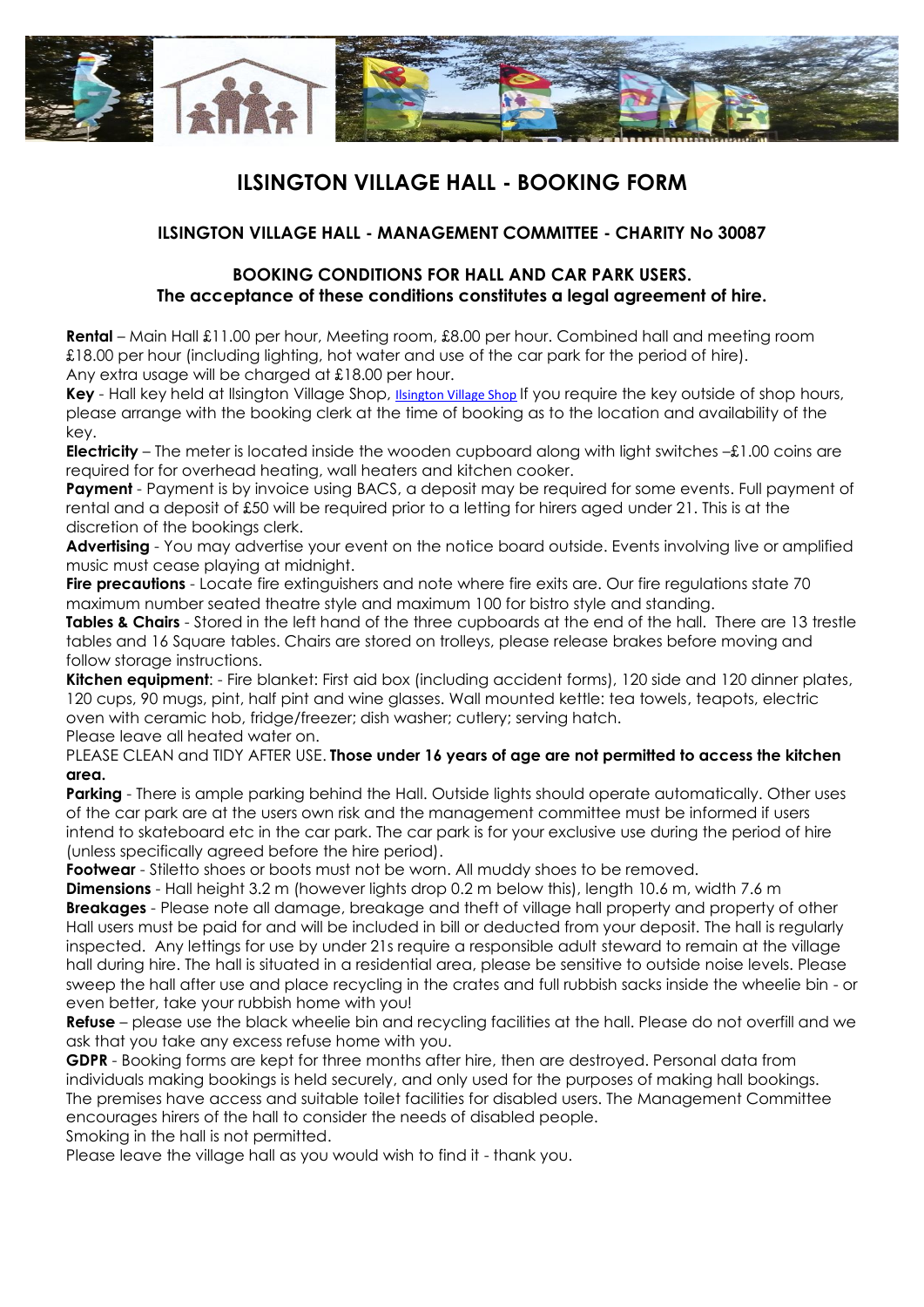

### **Special Conditions of Hire during COVID-19**

#### **Note: These conditions are supplemental to, not a replacement for, the hall's ordinary conditions of hire.**

**SC1:** You, the hirer, will be responsible for ensuring those attending your activity or event comply with the COVID-19 Secure Guidelines while entering and occupying the hall, using the hand sanitiser supplied when entering the hall and after using tissues. It is always advisory that all attendees where face masks. Where this is not possible face masks should be worn when people are moving around the premises. **SC2:** You undertake to comply with the actions identified in the hall's risk assessment, of which you have been provided with a copy.

**SC3:** You will be responsible for cleaning door handles, light switches, window catches, equipment, toilet handles and seats, wash basins and all surfaces likely to be used during your period of hire **before** other members of your group or organisation arrive and to keep the premises clean through regular cleaning of surfaces during your hire, paying particular attention to wash hand basins and kitchen sinks (if used), using either the products supplied (which will be in a clearly accessible location) or your own ordinary domestic products. You will be required to clean again on leaving.

Please take care cleaning electrical equipment. Use cloths - do not spray!

**SC4:** You will make sure that everyone likely to attend your activity or event understands that they **MUST NOT DO SO** if they or anyone in their household has had COVID-19 symptoms in the last 7 days, and that if they develop symptoms within 7 days of visiting the premises they **MUST** use the Test, Track and Trace system to alert others with whom they have been in contact.

**SC5:** You will keep the premises well ventilated throughout your hire, with windows and doors open as far as convenient. You will be responsible for ensuring they are all securely closed on leaving.

**SC6:** You will ensure that no more than 120 people attend your activity in the main hall and the meeting room, in order that social distancing can be maintained. **You will record the names and contact details of any attendees.** You will ensure that everyone attending maintains social distancing while waiting to

enter the premises, and as far as possible when using more confined areas e.g. moving and stowing equipment, should be kept as brief as possible. You will make sure that no more than one person uses the toilet area at one time.

**SC7:** You will take particular care to ensure that social distancing is maintained for any persons aged 70 or over or likely to be clinically more vulnerable to COVID-19, including for example keeping a 2m distance around them when going in and out of rooms and ensuring they can access the toilets, kitchen or other confined areas without others being present.

**SC8:** You will position furniture or the arrangement of the room as far as possible to facilitate people being able to move in a socially distanced way.

**SC9:** You will be responsible for the disposal of all rubbish created during your hire, including tissues and cleaning cloths, in the rubbish bags provided in the black wheelie bin before you leave the hall.

**SC10**: You will be responsible, if drinks or food are made, for ensuring that all crockery and cutlery is washed in the dishwasher, dried and stowed away. The use of tea towels is not permitted. Please follow the guidelines on the use of the dishwasher.

**SC11:** We will have the right to close the hall if there are safety concerns relating to COVID-19, for example, if someone who has attended the hall develops symptoms and thorough cleansing is required or if it is reported that the Special Hiring Conditions above are not being complied with, whether by you